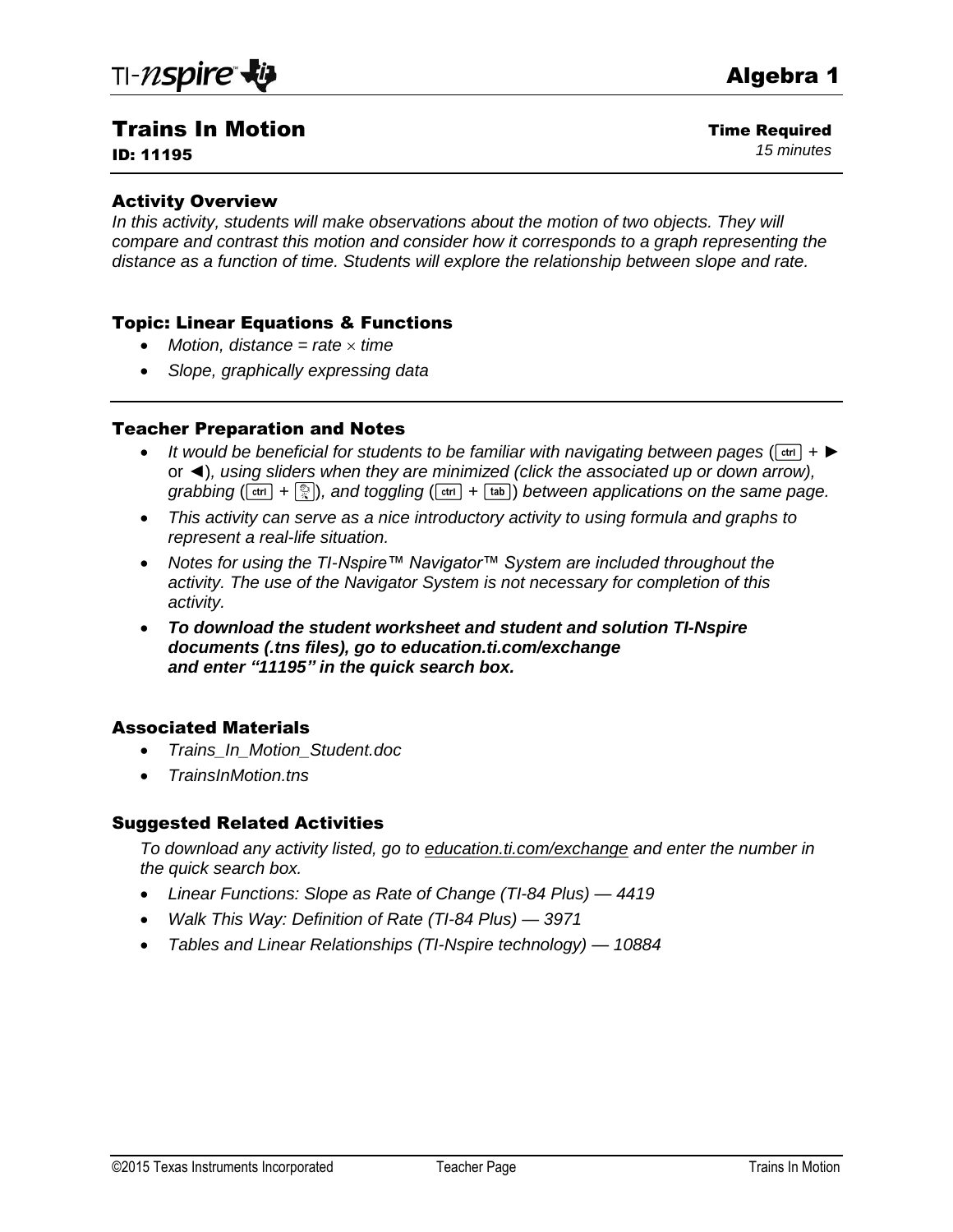### **Problem 1 – Observe Motion**

On page 1.2, students press play and make observations about the motion. The gray box represents the train station.

- **1.** Answers will vary, but the following questions should complement their answers.
- **2.** When *t* = 0, train 1 is 80 km from the station.
- **3.** When *t* = 0, train 2 is at 0 km. It is at the station.
- **4.** Train 2 is moving at a faster rate.
- **5.** Train 2 is traveling at 120 km/hr.
- **6.** Train 1 traveled 80 km in one hour.
- **7.** Train 1's speed is 80 km/hr.
- **8.** They are at the same distance from the station at 240 km.
- **9.** This occurs at 2 hours.



### **TI-Nspire Navigator Opportunity:** *Quick Poll* **See Note 1 at the end of this lesson.**

#### **Problem 2 – Graph of**  $d = r \cdot t$

Students are instructed to click play and make observations.

- **10.** Train 2 has the graph with a steeper slope.
- **11.** The slope is the speed or *rate* of change of the distance with respect to time.
- **12.** a) *y*-intercept of train 1 is 80 km ((0, 80)).
	- b) *y*-intercept of train 2 is 0 km ((0, 0)).
- **13.** This indicates their starting location.
- **14.** train 1: *d* = 80*t* + 80, train 2: *d* = 120*t* Also acceptable are  $y = 80x + 80$  and  $y = 120x$
- **15.** 80*t* + 80 = 120*t* → 80 = 40*t* → *t* = 2 hrs. At 2 hours, the distance for each train is 240 km.

**TI-Nspire Navigator Opportunity:** *Quick Poll* **See Note 2 at the end of this lesson.**

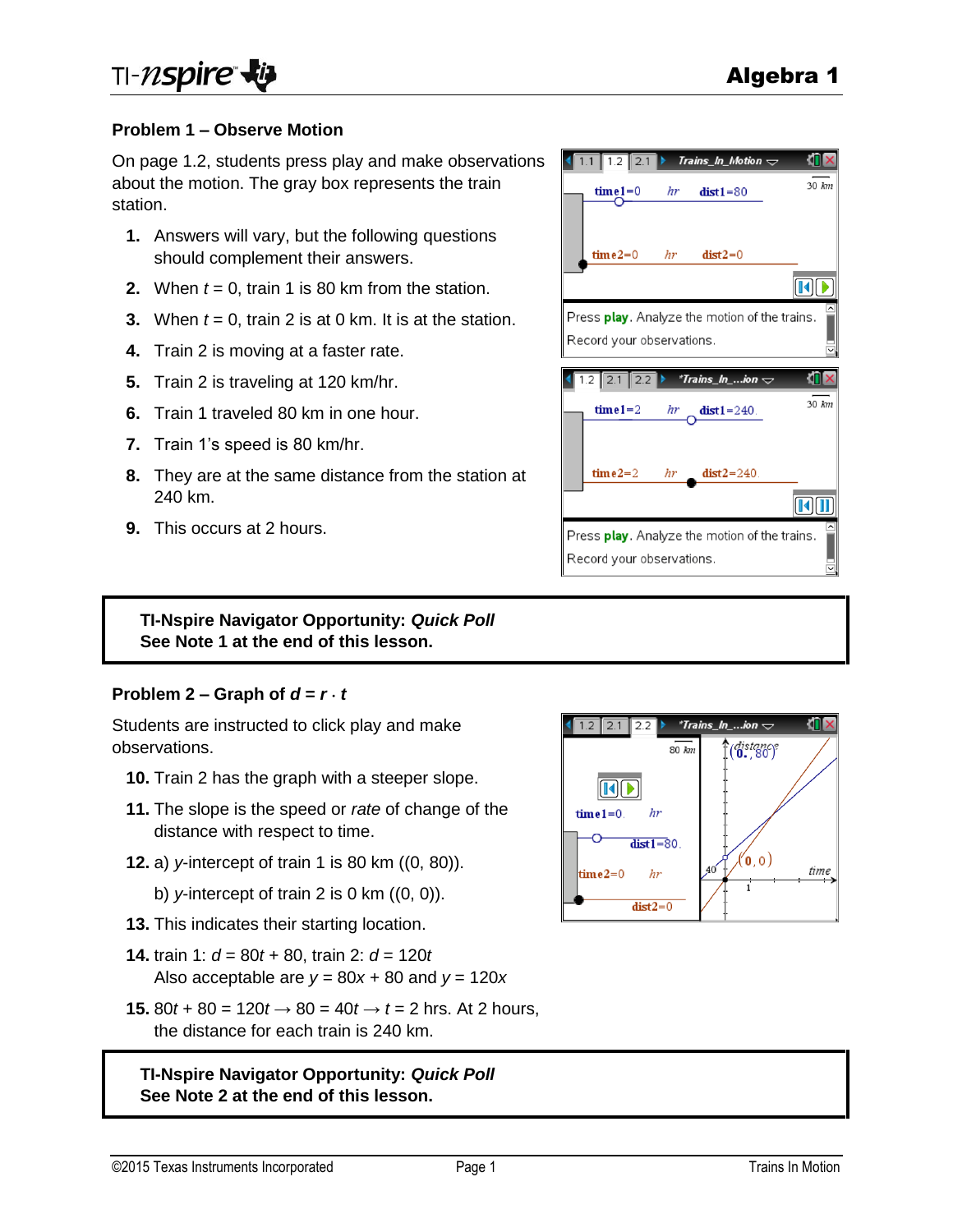### **Extension: Problem 3 – List of**  $d = r \cdot t$  **Data**

Page 3.1 introduces this numeric and graphical exploration. Students begin by determining what the next time and distance value would be in the list.

**16.** 5 hours, 25 km.

Students are then instructed to click the up and down arrows next to *r* and observe both the graph and the data.

- **17a.** When *r* increases, the slope increases and the distances increase.
- **17b.** When *r* decreases, the slope decreases and the distances decrease.



Consider the list of points on the next page.

If the rate is 5 km/hr, what is the distance when the time is 5 hours? (What is the next point in the pattern?)

Click the up and down arrows next to r.



#### **Extension: Problem 4 – Data & Statistics page**

Page 4.1 introduces the next interactive *Data & Statistics* page. Advancing to page 4.2, students are instructed to click on one of the five points and drag it around. They are then asked if the ratio of the distance to the time changes.

**18.** The ratio is the speed. No matter where a point is moved, it continues to be a data point that satisfies  $d = r \cdot t$  for the current value of r.



# **TI-Nspire Navigator Opportunity:** *Class Capture* **See Note 3 at the end of this lesson.**